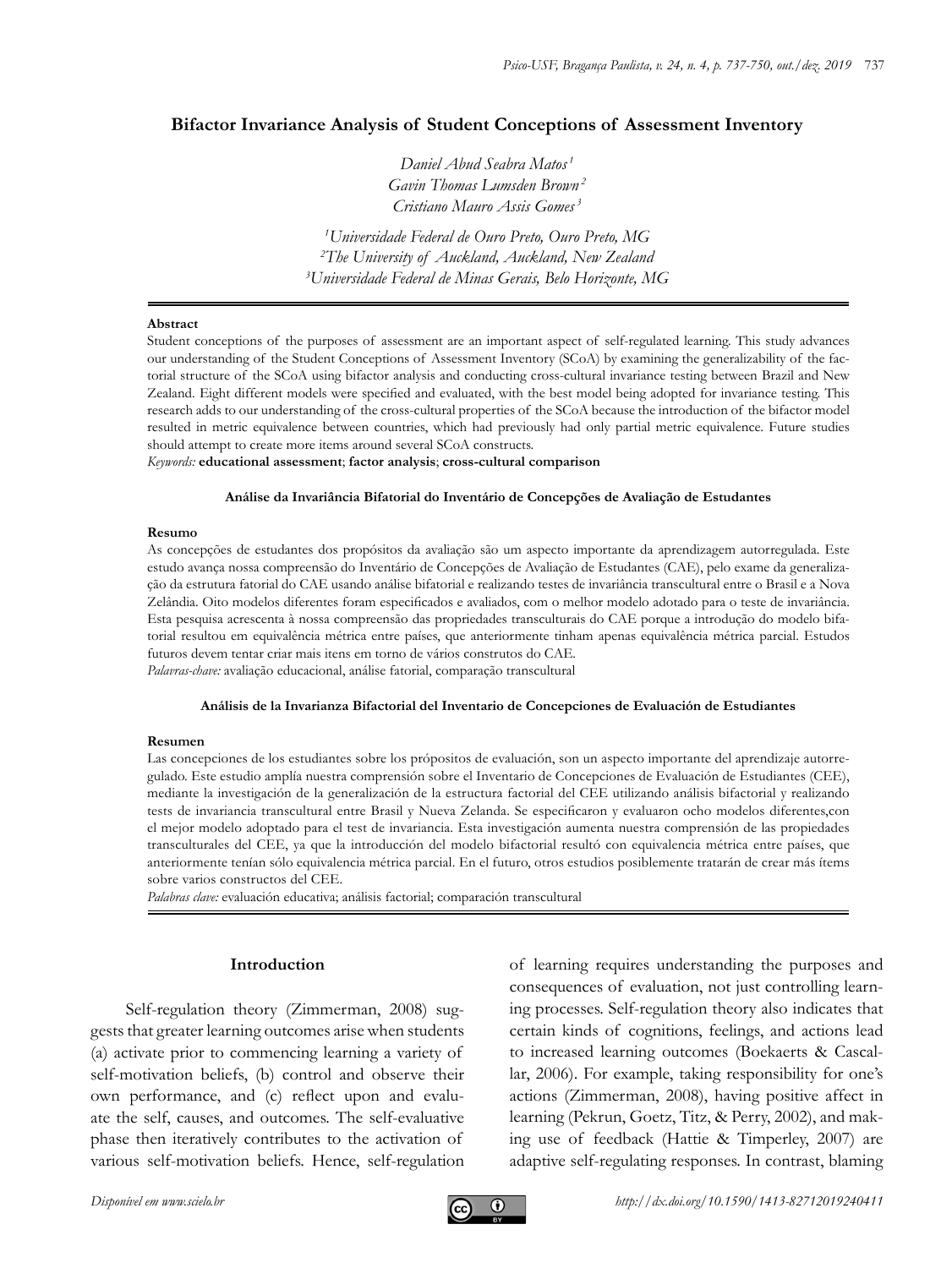external, uncontrollable factors (Weiner, 2000), prioritising emotional well-being (Boekaerts & Corno, 2005), and ignoring learning-related evaluations are examples of maladaptive, non-regulating responses that lead to decreased academic achievement.

Self-regulated learning models incorporate reflection upon performance as an important facet; for higher education students the majority of the performance information is derived from formal assessment events. Assessment processes influence students' behaviors, learning, studying, and achievement (Entwistle, 1991; Peterson & Irving, 2008; Struyven, Dochy, & Janssens, 2005). Hence, student opinions about the nature and purpose of assessment are likely to influence student learning-related behaviours and educational achievement. Thus, an important aspect of self-regulation, often overlooked in learning research, is student conceptions of assessment.

# *Student Conceptions of Assessment*

Literature reviews have demonstrated that students are aware of a number of purposes for assessment (Brown, 2011; Brown & Hirschfeld, 2008; Harris, Harnett, & Brown, 2009; Weekers, Brown, & Veldkamp, 2009). These include awareness that assessment can (a) help improve performance, (b) be negative and ignored, (c) trigger emotional responses, (d) improve classroom climate, (e) evaluate school quality, (f) predict intelligence and future career success, (g) hold students accountable for learning. Further, it would seem as students mature, and especially upon entering secondary schooling with its certification assessment, they tend to become more negative about the function of assessment (Harris, Harnett, & Brown, 2009).

In accordance with self-regulation frameworks, statistically significant increases in academic performance among high school students in New Zealand have been reported for various adaptive beliefs (Brown & Hirschfeld, 2007, 2008; Brown, Peterson, & Irving, 2009). Increased achievement has been reported when students endorse assessment makes students accountable, assessment is good for me, assessment is valid; assessment makes students accountable; and assessment improves student learning and teacher instruction. In contrast, negative relations were found to performance on standardised tests of reading comprehension and mathematics for the factors assessment was bad, unfair, or irrelevant/ignored. Similarly, factors identifying external attributions (e.g., assessment indicates school quality or predicts student future) had negative

relations to academic performance. Furthermore, factors focused on well-being (e.g., assessment is fun or enjoyable, assessment improves class environment) had negative regressions towards achievement. The proportion of variance in academic performance explained by the conceptions of assessment factors was not trivial, with impact on academic achievement measures reaching, on average, moderate effect sizes (Brown, 2011).

# *The Student Conceptions of Assessment Inventory*

The Student Conceptions of Assessment inventory was developed with New Zealand secondary school students. The SCoA-VI summarises student conceptions of assessment as four inter-correlated constructs (i.e., "Assessment Improves Learning and Teaching [Improvement]", "Assessment Relates to External Factors [External]", "Assessment has Affective Benefit [Affect]", and "Assessment is Irrelevant [Irrelevance]"). Note that details of the SCoA including dictionary of items and New Zealand data files are available at figshare.com (Brown, 2017).

The Improvement conception reflects an adaptive, self-regulating response consisting of two first-order factors (i.e., five items related to students using assessment to evaluate, plan, and improve their learning activities and six items related to teachers interpreting students' assessed performances so as to improve their instruction). The External conception likewise has two first-order factors (i.e., four items in which assessments measure students' future and intelligence and two items in which assessment measures the quality of schooling). These perceptions relate to a lack of personal autonomy or control or external locus of control attributions (i.e., it is about the school and my future) which are maladaptive, non-regulating beliefs. The Affect conception also has two first-order factors (i.e., two items in which assessment is a personally enjoyable experience and six items in which assessment benefits the class environment). These aspects of assessment relate to a sense of 'well-being' and are notionally maladaptive (Boekaerts & Corno, 2005). The Irrelevance conception, consisting of three items on assessment being ignored and a first-order factor in which five items capture students' tendency see assessment as bad or unfair, expresses a maladaptive response since rejecting the validity of assessment lessens a growth-oriented response to being evaluated.

Two validity studies with university students showed that the SCoA factors related to motivational constructs in a manner consistent with self-regulation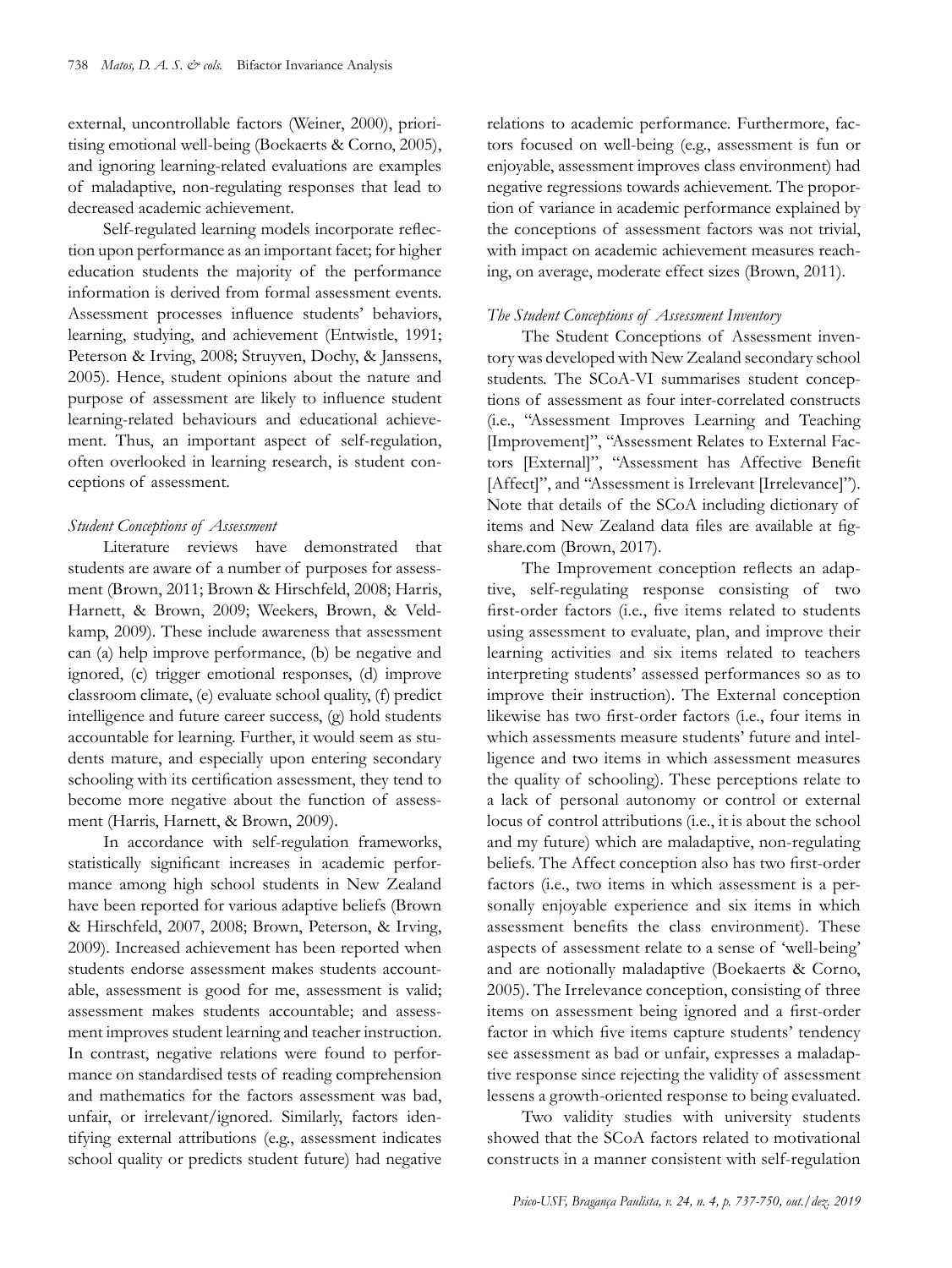theory. Hirschfeld and von Brachel (2008) used a German translation of the SCoA-II (Brown & Hirschfeld, 2008) with undergraduate psychology students to examine their learning behaviours for assessment. In a good fitting model, they found that three of the SCoA factors predicted individualised learning strategies (e.g., mind mapping or summary writing). The paths from student and university accountability predicted increased self-reported usage of these strategies, while the enjoyment affective response acted as a negative predictor of individualised learning strategies. This suggests that agreement with the evaluative purpose of assessment acts adaptively to increase personal responsibility in learning behaviour, while emphasis on the affective domain appears inimical to the growth-related pathway.

The full SCoA version 6 was used with students at one American university which annually administers a low-stakes system evaluation test (Wise & Cotten, 2009). Meaningful relations between SCoA and two measures of motivation (i.e., time taken to respond to a computer administered test—response time effort and attendance at the low-stakes testing day) were found. Less guessing (i.e., longer response times) was associated with greater belief that assessment leads to improvement, while more guessing was predicted by lower Affective benefit and greater Irrelevance of assessment. Attendance on the day of the low-stakes test was considerably higher for those who endorsed improvement and affect and rejected irrelevance.

The Students' Conceptions of Assessment version 6 (SCoA-VI) uses 33 self-report items in which participants rate their level of agreement using an ordinal agreement, six-point, positively-packed rating scale (Lam & Klockars, 1982), with two negative options (strongly disagree, disagree) and four positive options (slightly, moderately, mostly, and strongly agree).

# *Previous cross-cultural studies of the SCoA*

A cross-cultural study with higher education students in Hong Kong, China, New Zealand, and Brazil was reported recently (Brown, 2013). The SCoA inventory was broken into two halves to reduce fatigue among Hong Kong and China university students who were also given new experimental items. Additionally, a previous study with the SCoA in Brazil had eliminated one item related to assessment telling parents about student performance from the Student Future factor (Matos, Cirino, Brown, & Leite, 2013). This meant that comparisons between Brazil and New Zealand

university student responses was done in two parts: Part A consisted of two items for assessment predicts student future and the complete assessment is Irrelevant factor of eight items, while Part B had two items for School Quality, 11 items for Improvement in two factors, and eight items for Social and Affective Benefit in two factors. Four group invariance testing, using maximum likelihood (ML) estimation, found that Part A only had configural invariance, while Part B was completely invariant. Pair-wise comparison among the four samples showed in Part A that the Brazil group differed from all others, suggesting systematic differences may exist in Brazil. An alternative explanation could lie in the use of maximum likelihood (ML) estimation which is intended for continuous variables.

In a two-country comparison (Brazil vs. New Zealand) of the full SCoA inventory (Matos & Brown, 2015) a different measurement approach was used. The weighted least squares mean and variance estimation (WLSMV) procedure was used to account for the ordinal nature of the response format and all higher order factors were removed to test an eight-factor inter-correlated model. The fit of the revised model for each sample was acceptable, but the two-group invariance test indicated that the model lacked configural and metric invariance. About half of the items had large differences in item regression weights, as did half of the factor inter-correlations. Large mean score effect sizes (*d*>.60) were seen in favour of New Zealand students for Teacher Improvement, Class Environment, and Student Future, while Bad was in favour of Brazil students.

Hence, while the SCoA seems to have some promising characteristics in terms of cross-cultural invariance, perhaps related to the similarity of assessment cultures in universities world-wide, there are simultaneously differences related to local contexts.

# *Higher Education Contexts*

**New Zealand.** Until the 11th year of schooling there are no high-stakes assessments in New Zealand. There is much assessment, including the use of standardised testing, but this is school-controlled, done largely for formative and reporting purposes, and there are no negative consequences for schools, teachers, or students as a result of poor performance. All students meeting standards are eligible for publicly funded higher education.

There are 8 public universities in New Zealand and no private universities, although there are a plethora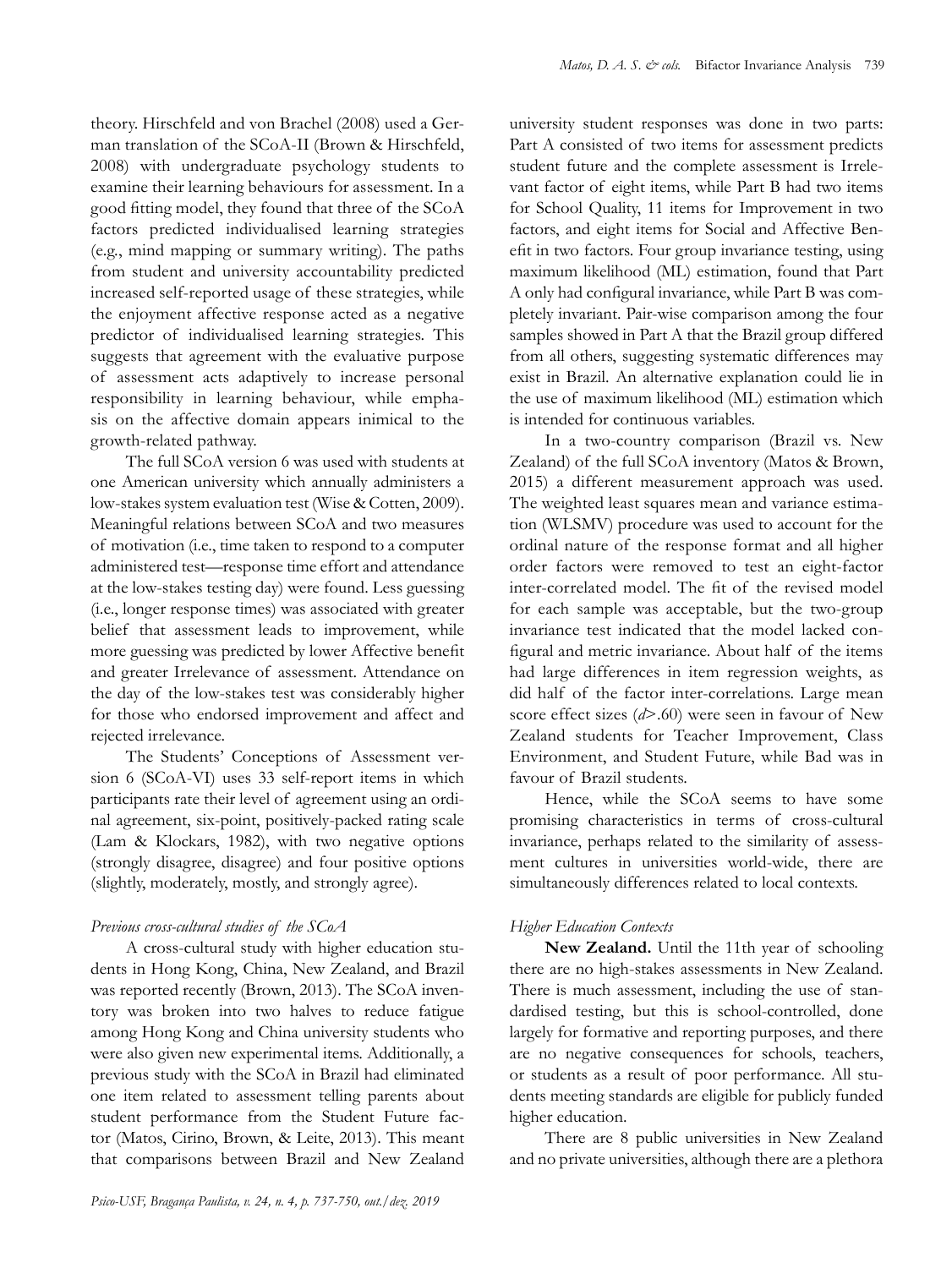of private trades and vocations-oriented providers of post-schooling training. University education is highly subsidised by the government, with students contributing about 10-20% of full tuition cost in fees. Entry is via completion of recognised secondary school qualifications, which for most students consists of both internally and externally-administered assessments. However, entry is open for all adults aged 20 plus provided foundation courses are passed by those not having normal secondary school qualifications. Faculties and programmes within universities may set higher entry standards; usually in the most competitive subject areas such as medicine, engineering, or commerce.

**Brazil.** Relative to the size of its economy, Brazil does not spend much on education. For instance, in higher education, the amount spent per student in Brazil is US\$ 11.8 thousand, while the OECD average is US\$ 16.1 thousand (OECD, 2018). Nonetheless, the number of students enrolled in tertiary level has increased from about 1,500,000 students in 1991 to over 7,000,000 in 2013. There are 2391 universities (301 public and 2090 private institutions), with only about 2,000,000 enrolled in public and 5.300,000 in private universities. Hence, tertiary level education in Brazil is characterised greatly by students in private institutions. However, recently the government has created several scholarship programs for students in private institutions. Additionally, during the last years, quota spaces have been set aside in public universities.

Brazil is a largely examination driven culture in which assessment is used as a student accountability mechanism. Students are evaluated at the end of the elementary, middle, and high school education stages with a standardized test. Brazil has a National System of Higher Education Assessment (SINAES), which includes assessment of student performance (National Exam of Student Performance - ENADE), institutional evaluation, and evaluation of courses.

# **Method**

Because previous studies have demonstrated noninvariance, this study adds to our understanding of whether differences in methods of analysis might have contributed to the lack of invariance. For example, different model structures (i.e., hierarchical vs. first-order only) have resulted in different results. The lack of invariance in the original New Zealand model, other than the ecological argument that contextual differences in how assessment is implemented and consequently experienced cause non-invariance, may be resolved by using a bifactor method of analysis.

Bifactor models specify a general and domainspecific group factors. The general factor loads on all items and explains the common variance between items across different factors, and explains the item inter-correlations of all items. The group factors are additional to the general factor, and measure the shared variance between items of the same factor after partialling out the general factor. The group factors, thus, measure what is left of the different factors, after controlling for the general factor. A previous attempt at bifactor analysis of the SCoA (Weekers, Brown, & Veldkamp, 2009) used only a four-factor model (i.e., Irrelevance, Improvement, Affect, & External) and only used New Zealand high school data. That study found that the bifactor approach was plausible since a majority of the 33 items had loadings ≥.35 from the general factor.

It is also worth noting that most of the published studies with the SCoA have used the maximum likelihood estimator. It can be argued that this is a valid approach because the response scale has more than the minimum five options shown to make an ordinal response scale equivalent to continuous (Finney & DiStefano, 2006). However, the response options are ordered categories and it may prove superior to use an estimator better designed for ordinal options. The Weighted Least Squares Means and Variance (WLSMV) estimator uses an item response theory approach to determining the probability value of each score response threshold, thus placing each response option on a continuous latent scale (Muthén & Muthén, 2012). The WLSMV estimator certainly takes a more conservative approach to determining the fit of a model than maximum likelihood estimation procedures, suggesting it might be more resistant to Type I errors of accepting that the model fits the data when it does not (Li, 2016).

Thus, this study advances our understanding of the SCoA by examining all eight factors of the SCoA using bifactor analysis with the WLSMV estimator and conducting cross-cultural invariance testing also using the WLSMV estimator. We compare the invariance models through the recommendations of Cheung and Rensvold (2002) that a CFI difference between two models higher than .01 indicates that the more constrained model does not fit the data as well as the less constrained model.

### *Participants*

Since the two samples being compared had quite different research agendas there were few common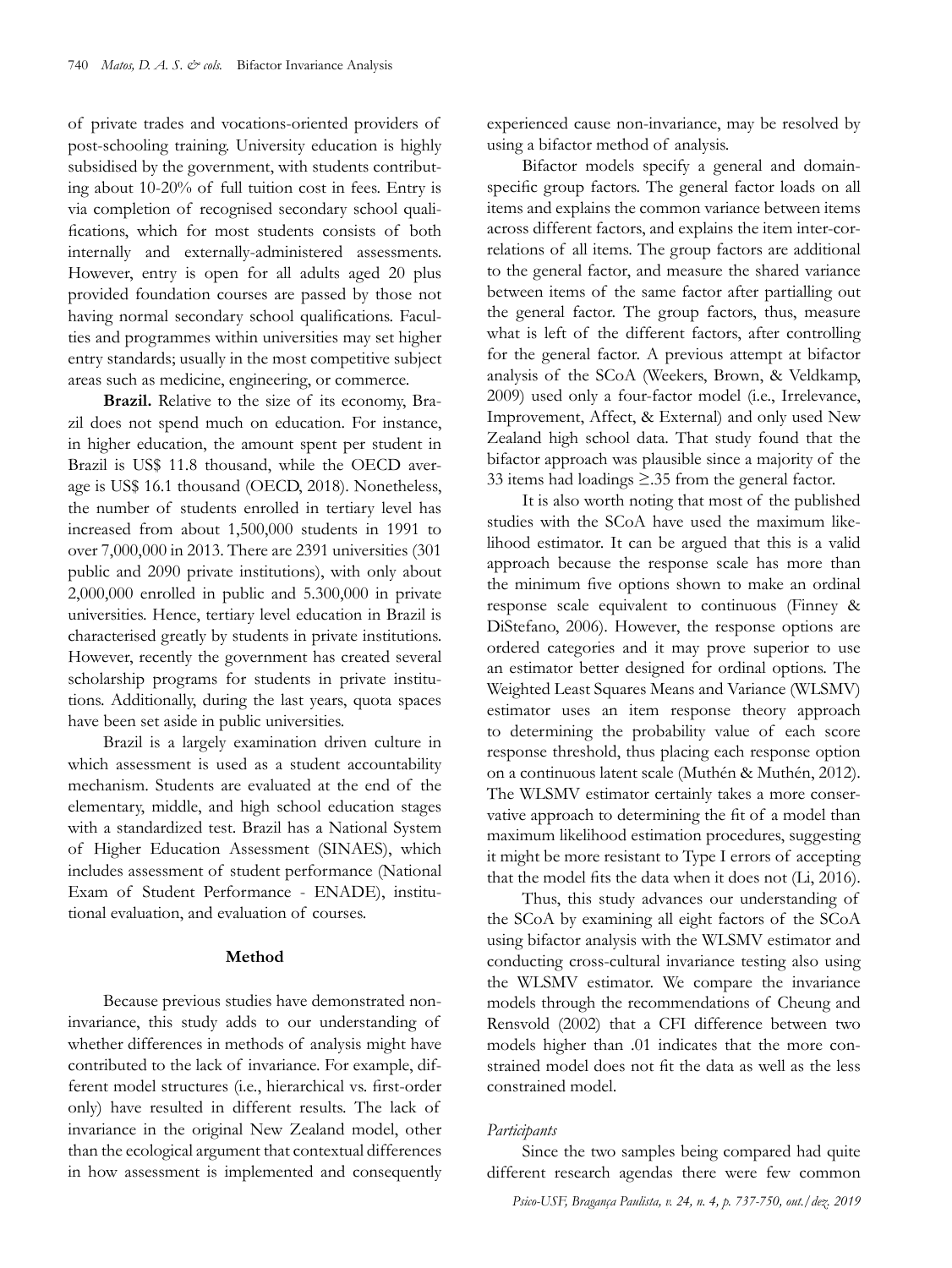demographic characteristics available. However, both groups consisted completely of undergraduate students. Consistently, nearly twice as many females participated as males in each sample; no doubt consistent with the greater tendency for voluntary participation among women (Table 1). Only the Brazil sample met the conventional expectation of large sample size with more than 400 participants (Boomsma & Hooglund, 2001). The Brazilian sample was older on average but with much less university education experience than the New Zealand sample. It is also worth noting that in New Zealand all students were enrolled in one publicly funded institution; whereas, a mixture of public and private enrolments were seen in Brazil. The Brazilian sample reflects the contextual reality, since the majority of students in Brazil are engaged in private institutions. These various experience and institutional factors may contribute to patterns of equivalence or non-equivalence.

### *Instrument*

In an adaptation and validation of the Students' Conceptions of Assessment (SCoA) - version VI for the Brazilian context, Matos et al. (2013) translated the inventory into Portuguese. Afterwards, three independent researchers evaluated the translation quality via back translation. Additionally, cognitive interviews were made with 12 undergraduate students from public and private universities. Only one item was eliminated from the Student Future factor (i.e., item 33- Assessment tells my parents how much I've learnt) on the basis that Brazilian tertiary students believed this item only made sense for younger students (Matos et al., 2013). Hence, for comparison purposes in this paper, item 33 from the New Zealand data has been excluded. Supplementary Appendix 1 provides the items by factor in both languages.

# *Analysis*

The motive of the study was to find a model that retained as much of the original SCoA structure as possible while maximizing the probability that the model would fit the data from both samples equally well. The models analyzed in this study were derived initially from the structure of the original SCoA-VI model as published in two different studies (Models 1-3). A combination of these models was used to introduce the bifactor approach (Models 4-6). Then, because of relatively poor fit of the models to both data sets, improved fit was sought by introducing pairs of covarying item residuals identified by Lagrange modification indices and by exploratory factor analysis of the SCoA with the Brazilian data (Models 7-8). The eight different models specified and evaluated were:

- a) Eight correlated 1<sup>st</sup>-order factors representing the specific dimensions of the SCoA-VI inventory as specified in Matos et al. (2013);
- b) Hierarchical model #1 in which four correlated 2<sup>nd</sup>-order factors predicted eight 1<sup>st</sup>-order factors as

|                                      |                   | Jurisdiction      |
|--------------------------------------|-------------------|-------------------|
| Demographic Characteristic           | Brazil            | New Zealand       |
| Sex                                  |                   |                   |
| Female                               | 495               | 212               |
| Male                                 | 204               | 101               |
| Missing                              | 3                 |                   |
| Age $M(SD)$                          | 24.49 (5.42)      | 20.80 (4.58)      |
| Current semester of study            | 70.6% 3rd or less | 58.2% 3rd or less |
| Type of Higher Education Institution |                   |                   |
| Public                               | 297               | 313               |
| Private                              | 405               |                   |
| Total sample                         | 702               | 313               |

Table 1*. Participant Characteristics by Jurisdiction*

*Psico-USF, Bragança Paulista, v. 24, n. 4, p. 737-750, out./dez. 2019*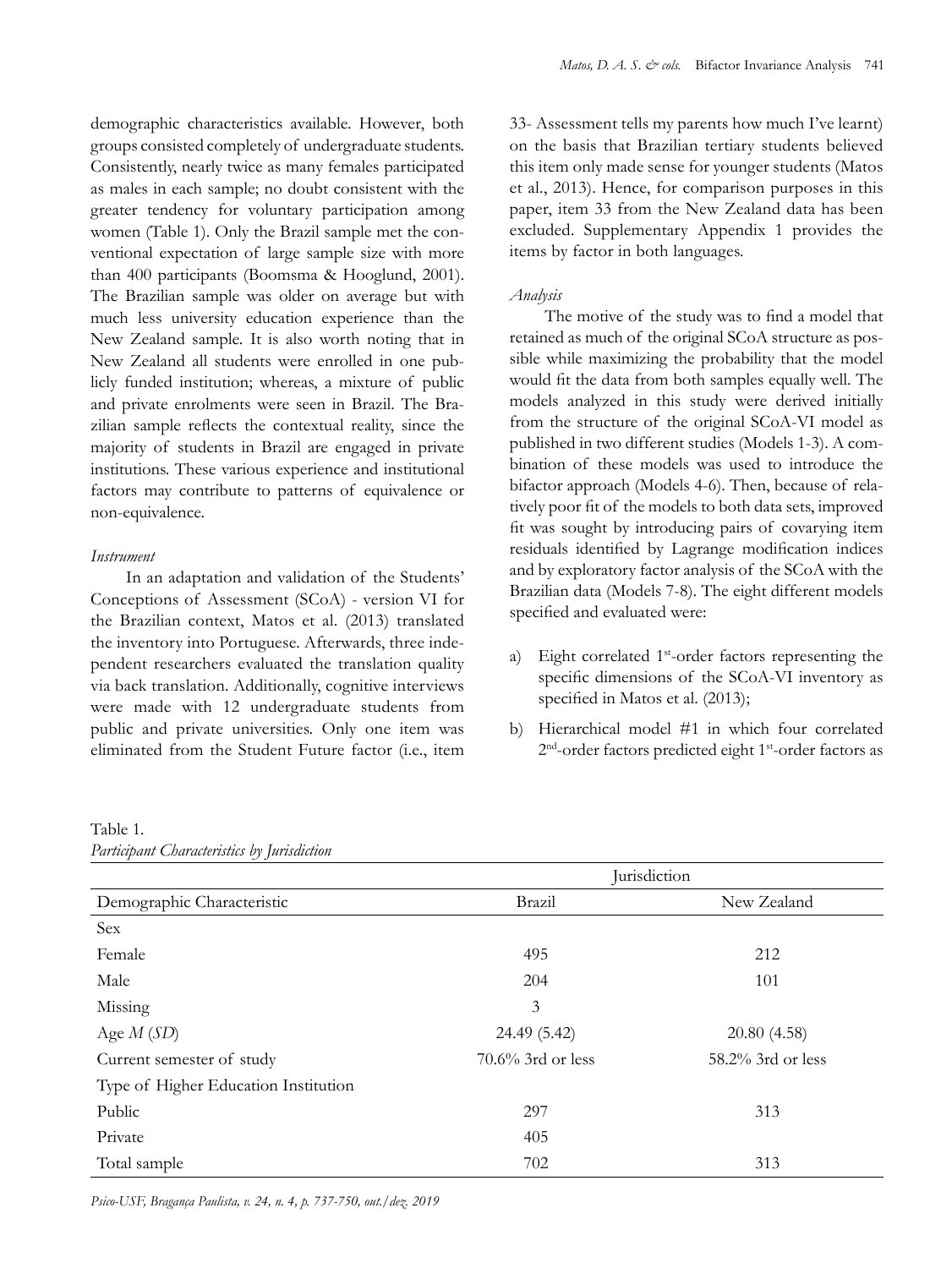specified in Brown, Irving, Peterson, & Hirschfeld (2009);

- c) Hierarchical model #2 in which four correlated 2<sup>nd</sup>-order factors predicted seven 1<sup>st</sup>-order factors as specified in Brown, Peterson, and Irving (2009);
- d) Bifactor model #1 consisting of a general factor predicting all items plus four 2nd-order factors from Models 2 and 3, with no correlations between factors, as specified in Weekers, Brown, & Veldkamp (2009);
- e) Bifactor model #2 consisting of a general factor predicting all items plus the eight uncorrelated factors from Model 1;
- f) Bifactor model #3 consisting of a general factor predicting all items plus hierarchical Model #1 (i.e., four 2<sup>nd</sup>-order factors predicting eight 1<sup>st</sup>-order factors);
- g) Bifactor model #4 consisting of a general factor predicting all items plus five correlated factors with one pair of residuals covarying;
- h) Bifactor model #5 consisting of a general factor predicting all items plus three correlated factors with three pairs of residuals covarying.

Data analysis first evaluated the fit of each model, using the mean and variance-adjusted weighted least squares estimator (WLSMV). Then, configural (unconstrained model) and metric invariance (equivalent regression weights), also using the WLSMV estimator, between the two samples was evaluated for models that had converged with adequate fit. Strong invariance (i.e., equivalent regression weights, intercepts, factor means, thresholds, and residuals) was tested for the best fitting model. All analyses were performed using Mplus version 7.0.

The following fit indexes were used: the comparative factor index (CFI), the root mean square error of approximation (RMSEA), gamma hat, the weighted root mean residual (WRMR). A good data fit occurs when gamma hat and CFI are  $\geq$  0.95 and RMSEA  $\leq$ .06 (Hu & Bentler, 1999; Schumacker & Lomax, 2004). CFI and gamma hat values between 0.90 and 0.95 suggest an acceptable data fit, as well as RMSEA values between 0.06 and 0.09. Values outside these ranges suggest the model does not fit the data sufficiently to be accepted. Adequate fit is indicated when the weighted root-mean-square residual (WRMR) is close to 1.00, though this is an experimental fit index and little is known concerning values that indicate rejection (Yu, 2002). We use the recommendations of Cheung and Rensvold (2002) that  $\Delta$ CFI ≥ 0.01 indicates that the more constrained model produces a worse data fit than the less constrained model. In this case, the lack of invariance of the model indicates the less constrained model is preferred.

### **Results**

The eight models were evaluated for the Brazilian and New Zealand samples separately and fit values inspected (Table 2). For Models 1-3, based on the original SCoA-VI specification, fit was generally acceptable for both groups.

Only Bifactor Model #4, using the four main factors, reached convergence, but with unacceptable data fit in New Zealand sample (see CFI index in Table 2). Hence, the development of Models 7 and 8 was necessary to determine if an underlying bifactor model was present. Although Model 7 fit the Brazilian data well, it was non-converging for the New Zealand data. Model 8 (i.e., bifactor plus three factors and three covarying pairs of residuals) had good data fit in the Brazilian sample and acceptable fit to the New Zealand data.

Based on these results, two-group invariance tests were run with the WLSMV for all Models except #5 to 7.

Table 3 shows configural invariance fit of the tested models. Model 2 did not converge and Model 4 had an unacceptable data fit (see CFI in Table 3). Models 1, 3, and 8 all had acceptable CFI and RMSEA values, but only Model 8 also had gamma hat > 0.90 and an RMSEA value close to the 0.06 threshold.

The four proper solution models (i.e., 1, 3, 4, & 8) were analyzed for metric equivalence (Table 4). Model 1 presented a difference in CFI >.01 between the metric equivalent model and the configural model, indicating that model 1 is not invariant in terms of regression weights. Model 3 showed ∆CFI=.01, indicating that this model is not invariant in terms of regression weights. On the other hand, model 4 showed an unacceptable data fit (see CFI in Table 4). The only metric invariant model was Model 8 (i.e., Bifactor Model #5 with three unique factors and three pairs of correlated residuals). This model was subsequently tested strong invariance (i.e., equivalent regression weights, intercepts, factor means, thresholds, and residuals) and was found to have unacceptable fit (χ<sup>2</sup> [1092] = 4671.48;  $\chi^2/df$  = 4.28; RMSEA = .080; CFI = .87; gamma hat = .82) and was non-equivalent between groups (ΔCFI > .01). Hence,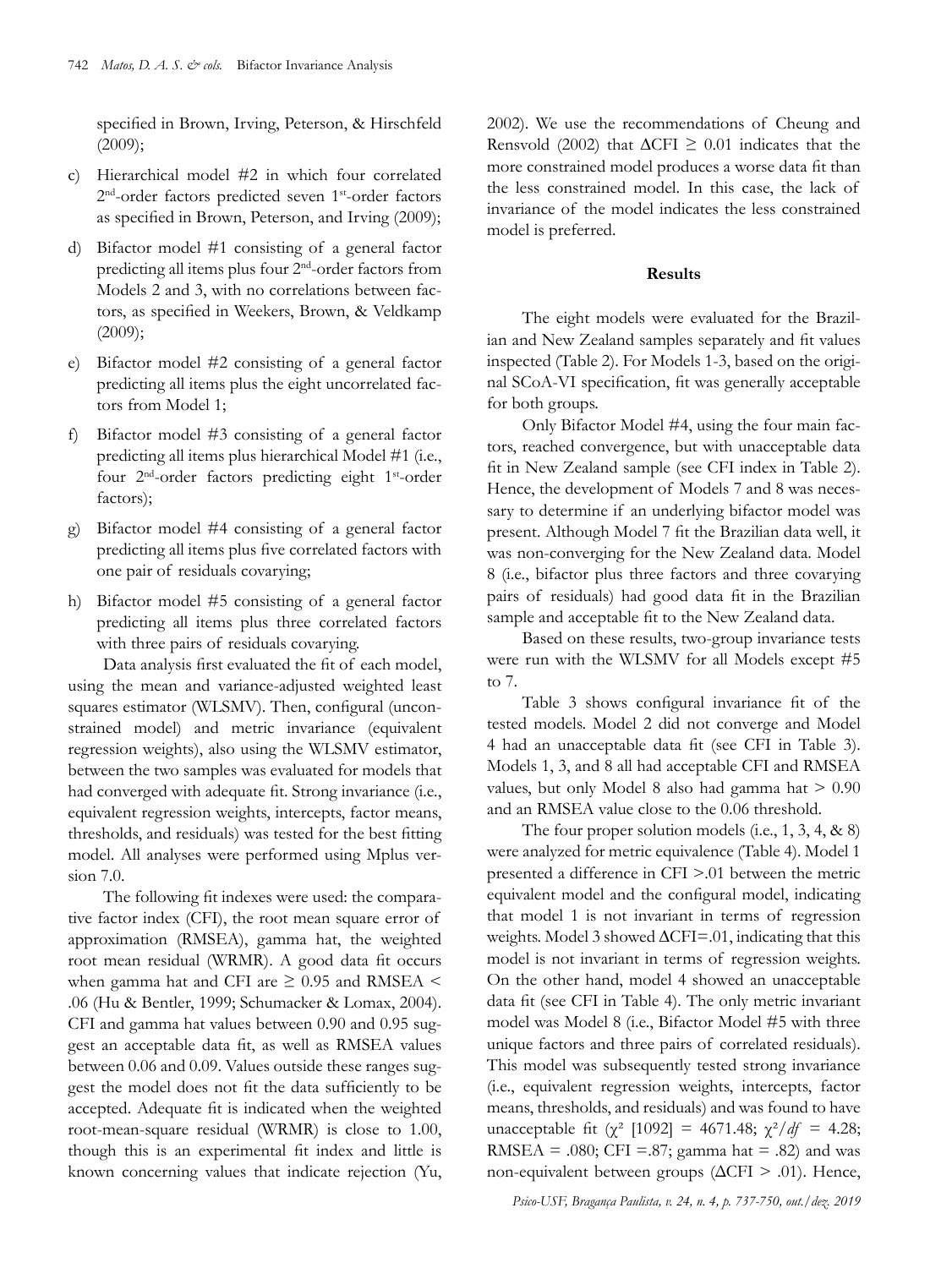| WLSMV Model Fit for Brazil and New Zealand Separately<br>Model                                                                                                                                                                                                                |                                | Brazil         |                   |      |          |              |          |     |           | New Zealand    |              |           |        |              |
|-------------------------------------------------------------------------------------------------------------------------------------------------------------------------------------------------------------------------------------------------------------------------------|--------------------------------|----------------|-------------------|------|----------|--------------|----------|-----|-----------|----------------|--------------|-----------|--------|--------------|
| $\chi^2$<br>k                                                                                                                                                                                                                                                                 | <b>RMSEA</b><br>$\overline{d}$ | $C1$ lo<br>90% | $C1$ hi<br>$90\%$ | EU   | WRMR     | gamma<br>hat | $\chi^2$ | J   | RMSEA     | C110<br>$90\%$ | CI hi<br>90% | <b>ED</b> | WRMR   | gamma<br>hat |
| Model 1: 8 correlated 1st-order factors<br>32 2043.94 436                                                                                                                                                                                                                     | 0.072                          | 0.069          | 0.076             | 0.92 | $1.67\,$ | 0.88         | 1072.19  | 436 | 0.068     | 0.063          | 0.074        | 0.92      | 1.27   | 0.89         |
| Model 2: Hierarchical Model #1<br>32 2167.64 450                                                                                                                                                                                                                              | 0.074                          | 0.071          | 077<br>$\circ$    | 0.91 | 1.79     | $0.87\,$     | 1166.10  | 450 | 0.071     | 0.066          | 0.076        | $0.91\,$  | 1.39   | 0.88         |
| Model 3. Hierarchical Model #2<br>32 2193.10 452                                                                                                                                                                                                                              | 0.074                          | $0.071$        | 0.077             | 0.91 | 1.83     | $0.87\,$     | 1150.35  | 452 | $0.070\,$ | 0.065          | 0.075        | 0.91      | $1.40$ | 0.88         |
| Model 4: Bifactor #1 plus 4 broad<br>32 1885.90 432<br>Factors                                                                                                                                                                                                                | 0.069                          | 0.066          | 0.072             | 0.93 | 1.58     | 0.89         | 1400.46  | 432 | 0.085     | 0.080          | 0.090        | 0.88      | 1.53   | 0.84         |
| Model 5. Bifactor #2 plus 8 specific factors<br>32                                                                                                                                                                                                                            |                                | no convergence |                   |      |          |              |          |     |           | no convergence |              |           |        |              |
| Model 6. Bifactor #3 plus 4 broad factors plus 8 specific factors<br>32                                                                                                                                                                                                       |                                | no convergence |                   |      |          |              |          |     |           | no convergence |              |           |        |              |
| Model 7. Bifactor #4 plus 5 specific factors plus one<br>32 1376.60 439<br>covariance                                                                                                                                                                                         | 0.055                          |                | 0.052 0.058       | 0.95 | 1.34     | 0.92         |          |     |           | no convergence |              |           |        |              |
| Model 8: Bifactor #5 plus 3 factors plus three covariances<br>436<br>32 1372.35                                                                                                                                                                                               | 0.055                          | 0.052          | 0.059             | 0.95 | 1.31     | 0.92         | 1118.70  | 436 | $0.071\,$ | 0.066          | 0.076        | 0.91      | 1.32   | 0.88         |
| Note. k = number of items; RMSEA=root mean square error of approximation; CI lo=lower bound of confidence interval; CI hi=upper bound of confidence interval; CFI=comparative fit<br>index; WRMR=Weighted root mean residual; WLSMV=Weighted Least Squares Mean and Variance. |                                |                |                   |      |          |              |          |     |           |                |              |           |        |              |

*Psico-USF, Bragança Paulista, v. 24, n. 4, p. 737-750, out./dez. 2019*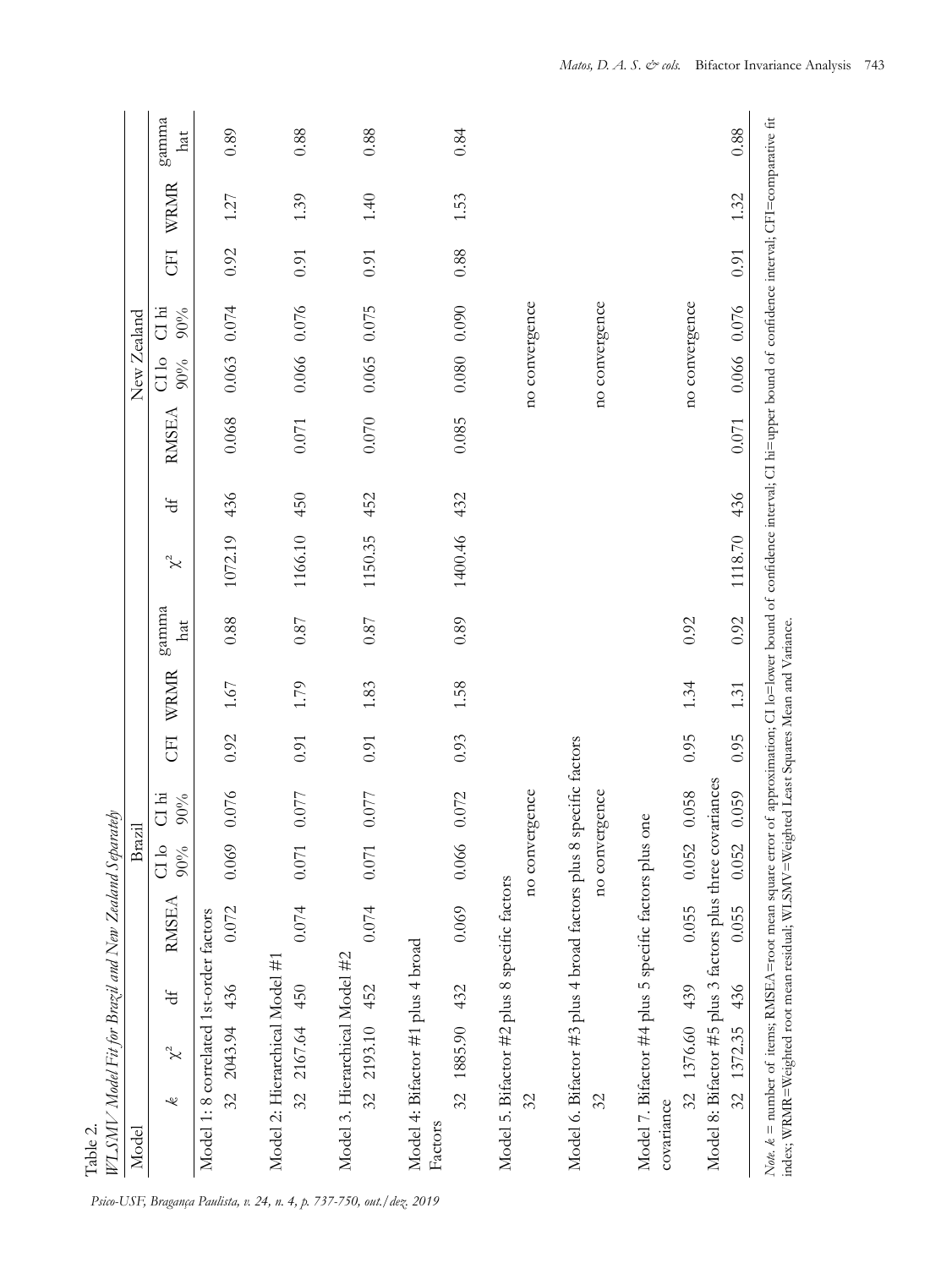we conclude that there is only metric equivalence in the best fitting two-group model between New Zealand and Brazil student responses to the SCoA.

### **Discussion**

The best model discovered in this study (i.e., Model 8: Bifactor #5 containing a general factor predicting all items plus three factors and three pairs of covarying residuals) adds to our understanding of previous data analyses of the SCoA inventory. The bifactor model seems to have identified correctly, as did previous research (Weekers, Brown, & Veldkamp, 2009), that there is a general latent trait accounting for substantial covariance among the SCoA items. Clearly, when thinking about the purposes of the items, there

is a common latent trait driving responses, perhaps the reason why the Improvement, External, and Affect factors are positively correlated and all inversely correlated with Irrelevance. The presence of three domain-specific factors reinforces the claim that the purposes do have additional meaning to the general function of assessment, strengthening the claim that the SCoA is multi-dimensional. Hence, this study advances our understanding of the SCoA dimensionality.

While the introduction of correlated residuals has been given warrant (Byrne, 2001) this is a step that ought to be taken cautiously since it rests on the presumption that the unexplained variance of one item systematically covaries with the unexplained variance of another item, but not with other items. A more cautious approach considers that unexplained variance

Table 3*. Fit for Unconstrained Configural Invariance of Two-Group (Brazil-New Zealand) Data by Model*

| Model                                        | k  | $\chi^2$ | df  | <b>RMSEA</b> | CI lo<br>$90\%$ | CI hi<br>$90\%$ | <b>CFI</b> | gamma<br>hat | WRMR |
|----------------------------------------------|----|----------|-----|--------------|-----------------|-----------------|------------|--------------|------|
| Model 1: 8 correlated factors                | 64 | 3002.72  | 880 | 0.069        | 0.066           | 0.072           | 0.92       | 0.88         | 2.17 |
| Model 2: Hierarchical Model<br>#1            |    |          |     |              | no convergence  |                 |            |              |      |
| Model 3: Hierarchical Model<br>#2            | 64 | 3308.56  | 914 | 0.072        | 0.069           | 0.075           | 0.91       | 0.87         | 2.42 |
| Model 4: Bifactor #1 plus 4<br>broad Factors | 64 | 5107.87  | 920 | 0.095        | 0.092           | 0.097           | 0.85       | 0.79         | 3.09 |
| Model 8: Bifactor #5                         | 64 | 2503.85  | 876 | 0.061        | 0.058           | 0.063           | 0.94       | 0.91         | 1.90 |

*Note.* All models calculated with WLSMV estimator; *k*=number of items; RMSEA=root mean square error of approximation; CI lo=lower bound of confidence interval; CI hi=upper bound of confidence interval; CFI=comparative fit index; WRMR=Weighted root mean residual; values in bold indicate acceptable fit quality.

| Table 4.                                                                 |  |  |  |
|--------------------------------------------------------------------------|--|--|--|
| Metric Equivalence Tests of Two-Group (Brazil-New Zealand) Data by Model |  |  |  |

|                                           | Unconstrained<br>Configural Equivalence |     |            | Metric Equivalence<br>Constrained |     |            | Fit Difference<br>after Equivalence<br>Constraint |
|-------------------------------------------|-----------------------------------------|-----|------------|-----------------------------------|-----|------------|---------------------------------------------------|
| Model                                     | $\gamma^2$                              | df  | <b>CFI</b> | $\gamma^2$                        | dt  | <b>CFI</b> | $\Delta$ CFI                                      |
| Model 1: 8 correlated factors             | 3002.72                                 | 880 | 0.92       | 3641.38                           | 904 | 0.90       | > 0.01                                            |
| Model 3: Hierarchical Model #2            | 3308.56                                 | 914 | 0.91       | 3706.25                           | 942 | 0.90       | .01                                               |
| Model 4: Bifactor #1 plus 4 broad Factors | 5107.87                                 | 920 | 0.85       | 5129.30                           | 948 | 0.85       | < 0.01                                            |
| Model 8: Bifactor #5                      | 2503.85                                 | 876 | 0.94       | 2504.01                           | 932 | 0.94       | < 0.01                                            |

*Note.* All models calculated with WLSMV estimator; CFI=comparative fit index; values in bold indicate equivalence.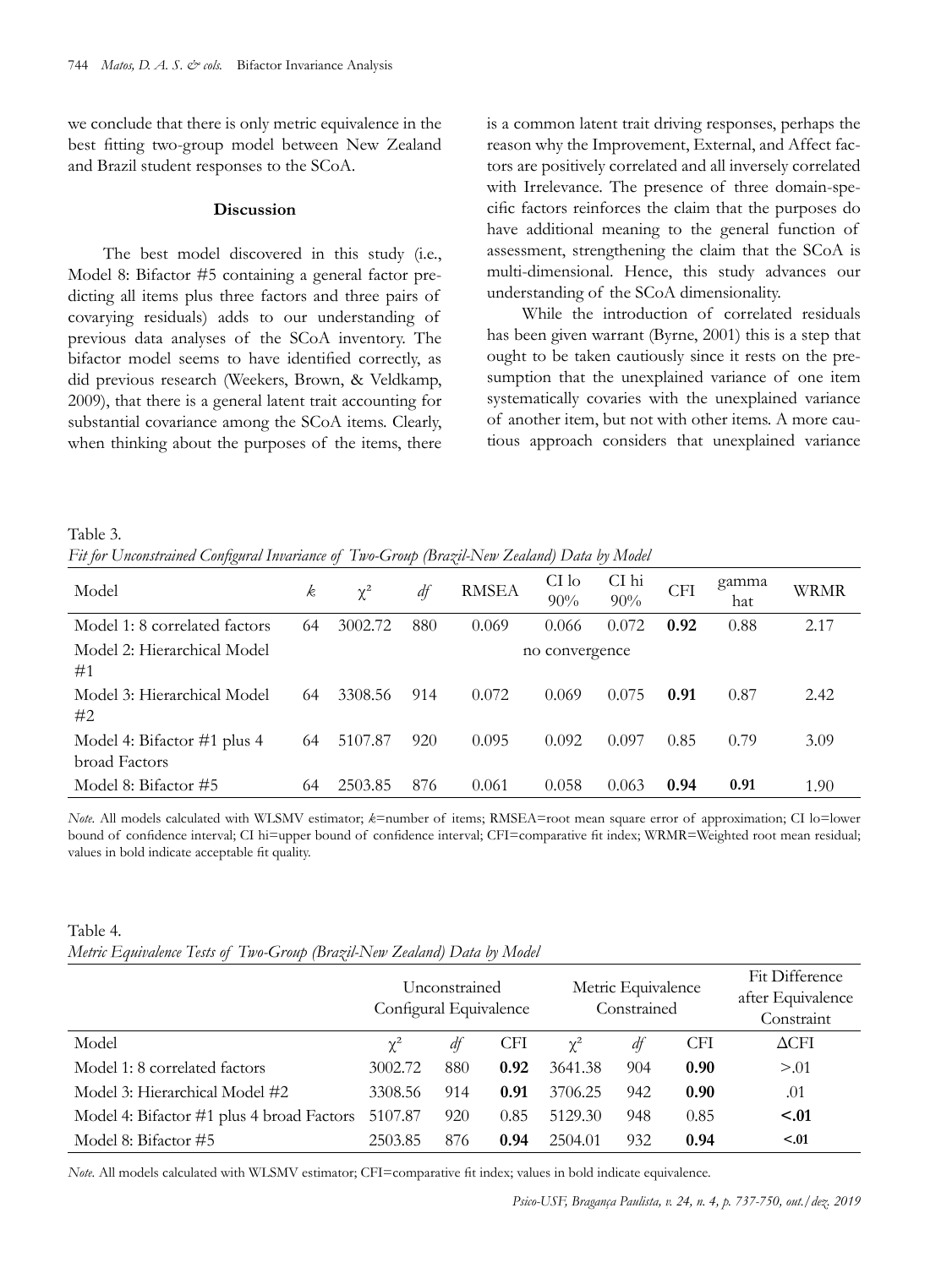has a zero relationship with all other error variances. Nonetheless, the three pairs of error covariances in the preferred model do not appear completely random. The three pairs were:

- Pair 1. Items 8 and 9 from Assessment Improves Teaching;
- Pair 2. Items 6 and 31 from Assessment is Enjoyable; and
- Pair 3. Items 24 and 11 from Assessment Evaluates School Quality.

It is clear that the pairs of items came from matching SCoA factors and had very similar wording. This suggests that either there were insufficient items to detect the intended factor or else the items function as 'bloated specifics' artificially creating a scale because of repeated wording (Kline, 1994). Since, Model 1 with eight specific factors had acceptable fit for each group separately, it is likely that the factors do exist and have simply been insufficiently operationalized with the introduction of the bifactor approach. This suggests future studies should attempt to create more items around these three constructs to ensure that the specific contribution the factors make can be detected even after the shared general factor is introduced. It also probable that greater specificity in these constructs would improve invariance analysis results.

This research adds to our understanding of the cross-cultural properties of the SCoA because a previous two-country comparison of the same data sets (i.e., Brazil and New Zealand) (Matos & Brown, 2015) showed lack of configural and metric invariance. The additional introduction of the bifactor combined with the restructuring of the unique factors in the SCoA and the introduction of three pairs of correlated residuals resulted in metric equivalence between countries. This indicates that, while starting values are different for Brazilian and New Zealand students, the regression slopes between the latent traits and the items differ only by chance. This suggests that the SCoA inventory may have cross-cultural validity between countries with quite different higher education arrangements, perhaps because of the fundamentally similar relationship assessment plays in higher education (i.e., it evaluates student learning).

It seems reasonably safe to conclude that any difference in factor means and inter-factor correlations between the New Zealand and Brazil samples is a function of differences in populations and environments rather than deficiencies in estimation method or model specification. The common model across samples fits equally well and is partially invariant; hence, the differences are best explained by reference to different ecologies rather than deficient measurement.

# **References**

- Boekaerts, M., & Cascallar, E. (2006). How far have we moved towards the integration of theory and practice in self regulation? *Educational Psychology Review, 18*(3), 199-210. doi:10.1007/s10648-006-9013-4
- Boekaerts, M., & Corno, L. (2005). Self-regulation in the classroom: A perspective on assessment and intervention. *Applied Psychology: An international review, 54*(2), 199-231.
- Boomsma, A., & Hoogland, J. J. (2001). The robustness of LISREL modeling revisited. In R. Cudeck, S. Du Toit, & D. Sorbom (Eds.), *Structural equation modeling: Present and future* (pp. 139-168). Lincolnwood, IL: Scientific Software International.
- Brown, G. T. L. (2013). Student conceptions of assessment across cultural and contextual differences: University student perspectives of assessment from Brazil, China, Hong Kong, and New Zealand. In G.A.D. Liem & A. B. I. Bernardo (Eds.), *Advancing Cross-cultural Perspectives on Educational Psychology: A Festschrift for Dennis McInerney* (pp. 143- 167). Charlotte, NC: Information Age Publishing.
- Brown, G.. (2017, February 23). Students Conceptions of Assessment (Version 2). figshare. https://doi. org/10.17608/k6.auckland.c.3694258.v2
- Brown, G. T. L., & Hirschfeld, G. H. F. (2007). Students' conceptions of assessment and mathematics: Selfregulation raises achievement. *Australian Journal of Educational & Developmental Psychology, 7*, 63-74.
- Brown, G. T. L., & Hirschfeld, G. H. F. (2008). Students' conceptions of assessment: Links to outcomes. *Assessment in Education: Principles, Policy & Practice, 15*(1), 3-17. doi: 10.1080/09695940701876003
- Brown, G. T. L., Irving, S. E., Peterson, E. R., & Hirschfeld, G. H. F. (2009). Use of interactiveinformal assessment practices: New Zealand secondary students' conceptions of assessment. *Learning & Instruction, 19*(2), 97-111. doi: 10.1016/j. learninstruc.2008.02.003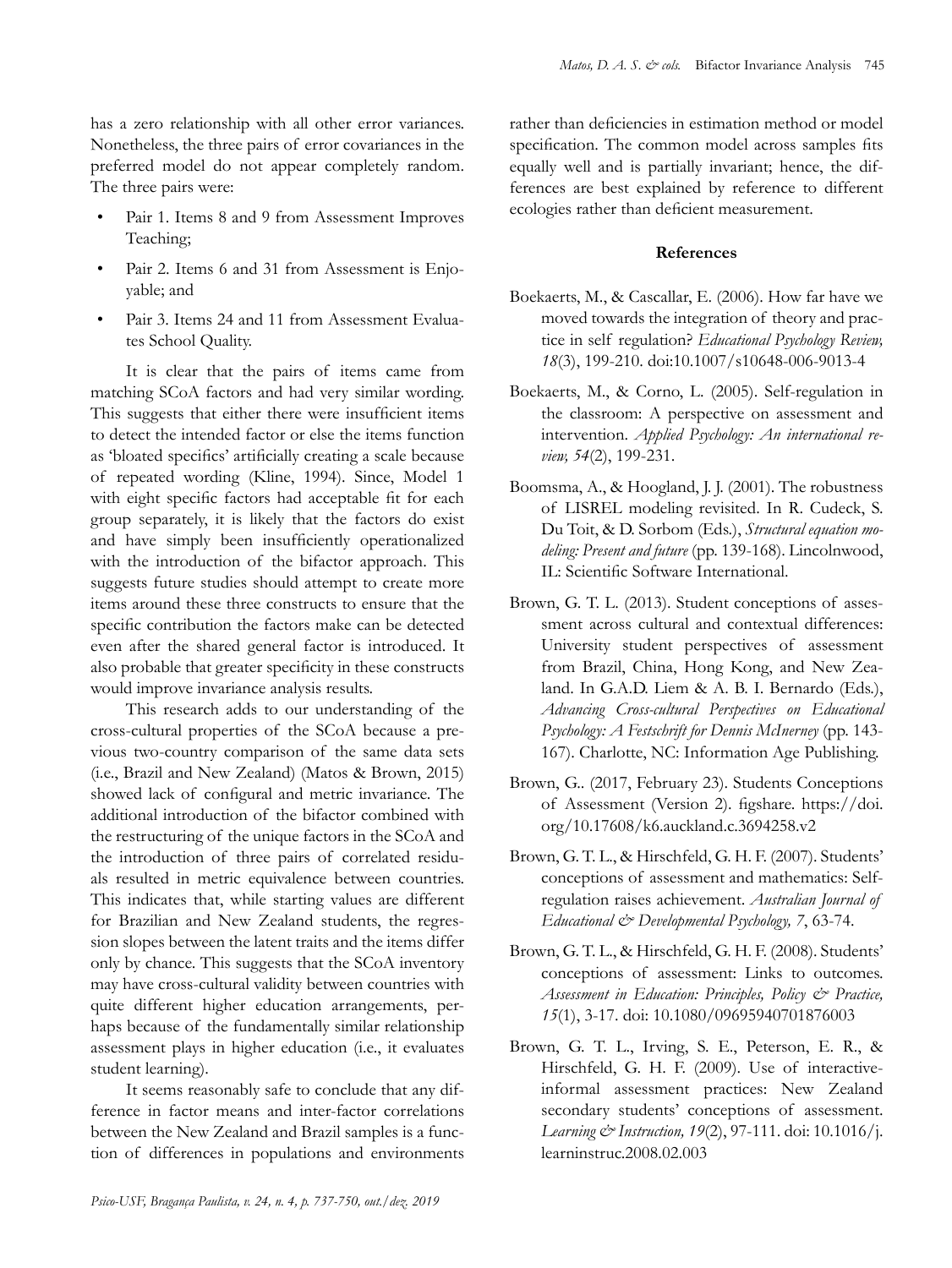- Brown, G. T. L., Peterson, E. R., & Irving, S. E. (2009). Beliefs that make a difference: Adaptive and maladaptive self-regulation in students' conceptions of assessment. In D. M. McInerney, G. T. L. Brown, & G. A. D. Liem (Eds.), *Student perspectives on assessment: What students can tell us about assessment for learning* (pp. 159-186). Charlotte, NC: Information Age Publishing.
- Byrne, B. M. (2001). *Structural Equation Modeling with AMOS: Basic Concepts, Applications, and Programming*. Mahwah, NJ: LEA.
- Cheung, G. W. & Rensvold, R. B. (2002). Evaluating goodness-of-fit indexes for testing measurement invariance*. Structural Equation Modeling: A Multidisciplinary Journal*, *9* (2), 233-255. DOI: [10.1207/](https://doi.org/10.1207/S15328007SEM0902_5) [S15328007SEM0902\\_5](https://doi.org/10.1207/S15328007SEM0902_5)
- Entwistle, N. J. (1991). Approaches to learning and perceptions of the learning environment: Introduction to the special issue. *Higher Education, 22*, 201-204.
- Finney, S. J., & DiStefano, C. (2006). Non-normal and categorical data in structural equation modeling. In G. R. Hancock & R. D. Mueller (Eds.), *Structural equation modeling: A second course* (pp. 269-314). Greenwich, CT: Information Age Publishing.
- Hattie, J., & Timperley, H. (2007). The power of feedback. *Review of Educational Research, 77*(1), 81-112.
- Hirschfeld, G. H. F., & von Brachel, R. (2008, July). *Students' conceptions of assessment predict learning strategy-use in higher education.* Paper presented at the Biannual Conference of the International Test Commission (ITC), Liverpool, UK.
- Hu, L.T. & Bentler, P.M. (1999). Cutoff criteria for fit indexes in covariance structure analysis: conventional criteria versus new alternatives. *Structural Equation Modeling, 6* (1), 1-55.
- Kline, P. (1994). *An easy guide to factor analysis*. London: Routledge.
- Lam, T. C. M., & Klockars, A. J. (1982). Anchor point effects on the equivalence of questionnaire items. *Journal of Educational Measurement, 19*(4), 317-322.
- Li, C.-H. (2016). Confirmatory factor analysis with ordinal data: Comparing robust maximum likelihood and diagonally weighted least squares. *Behavior Research Methods, 48*(3), 936-949. doi:10.3758/ s13428-015-0619-7
- Matos, D. A. S., & Brown, G. T. L. (2015). Comparing university student conceptions of assessment: Brazilian and New Zealand beliefs. In C. Carvalho & J. Conboy (Eds.). *School Feedback, Identity and Trajectories: Dynamics and Consequences* (pp. 177-194). Lisbon, Portugal: Universidade de Lisboa, Instituto de Educação.
- Matos, D. A. S., Cirino, S. D., Brown, G. T. L., & Leite, W. L. (2013). A avaliação no ensino superior: Concepções múltiplas de estudantes Brasileiros [Assessment in higher education: Multiple conceptions of Brazilian students]. *Estudos em avaliação educacional, 24*(54), 172-193*.* doi: 10.18222/ eae245420131907
- Muthén, L. K., & Muthén, B. O. (2012). *Mplus User's Guide* (7th ed.). Los Angeles, CA: Muthén & Muthén.
- OECD (2018). Education at a Glance 2018: OECD Indicators, OECD Publishing, Paris.
- Pekrun, R., Goetz, T., Titz, W., & Perry, R. P. (2002). Academic emotions in students' self-regulated learning and achievement: A program of qualitative and quantitative research. *Educational Psychologist, 37*(2), 91-105.
- Peterson, E. R., & Irving, S. E. (2008). Secondary school students' conceptions of assessment and feedback. *Learning and Instruction, 18*(3), 238-250.
- Schumacker, R. E., & Lomax, R. G. (2004). *A beginner's guide to structural equation modeling*. London: Lawrence Erlbaum Associates.
- Struyven, K., Dochy, F., & Janssens, S. (2005). Students' perceptions about evaluation and assessment in higher education: A review. *Assessment & Evaluation in Higher Education, 30*(4), 325-341.
- Weekers, A. M., Brown, G. T. L., & Veldkamp, B. P. (2009). Analyzing the dimensionality of the Students' Conceptions of Assessment (SCoA) inventory. In D. M. McInerney, G. T. L. Brown, & G. A. D. Liem (Eds.), *Student perspectives on assessment: What students can tell us about assessment for learning.* (pp. 133-157). Charlotte, NC US: Information Age Publishing.
- Weiner, B. (2000). Intrapersonal and interpersonal theories of motivation from an attributional perspective. *Educational Psychology Review, 12*, 1-14.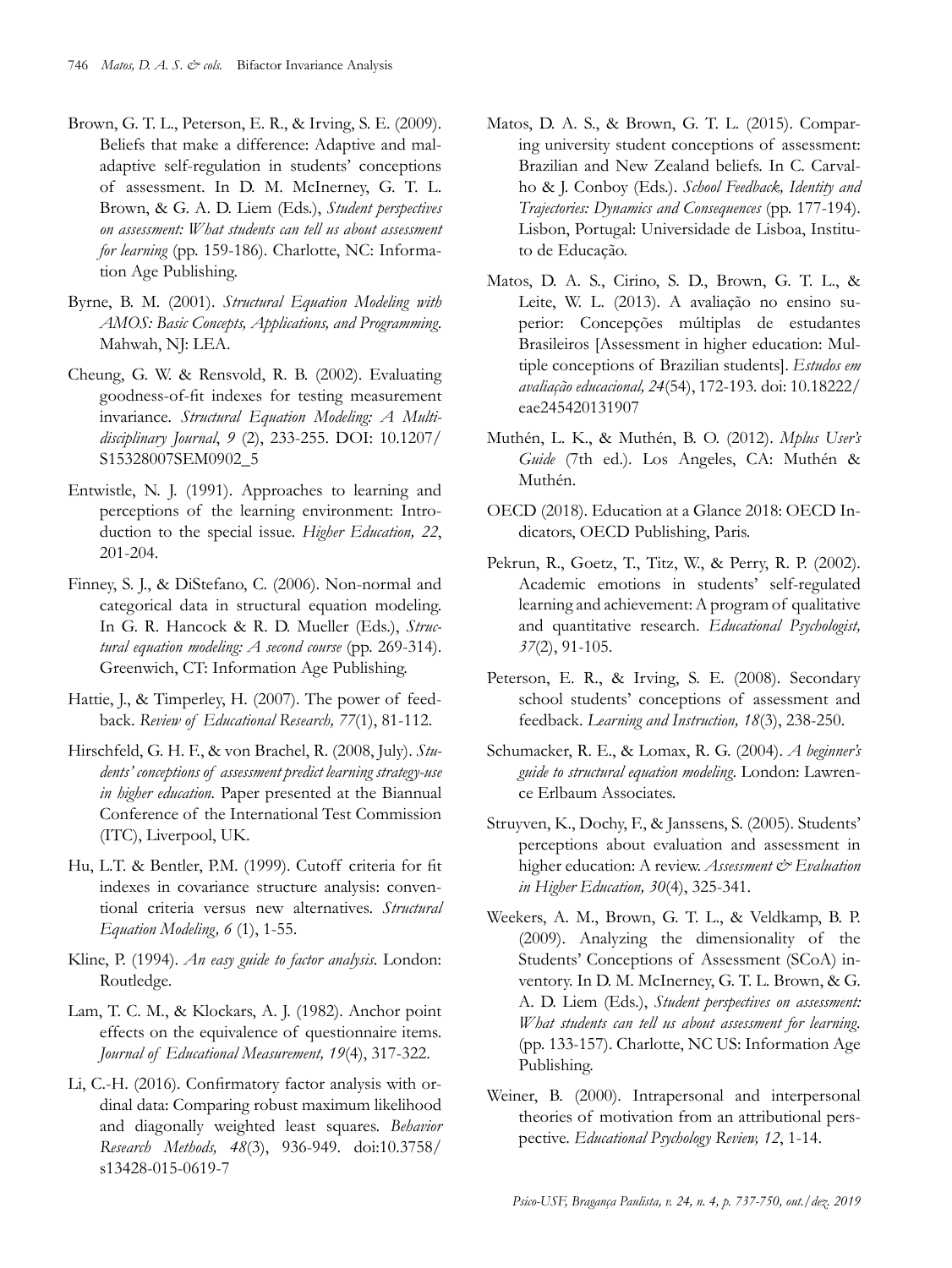- Wise, S. L., & Cotten, M. R. (2009). Test-taking effort and score validity: The influence of student conceptions of assessment. In D. M. McInerney, G. T. L. Brown, & G. A. D. Liem (Eds.), *Student perspectives on assessment: What students can tell us about assessment for learning* (pp. 187-205). Charlotte, NC: Information Age Publishing.
- Yu, C.-Y. (2002). *Evaluating cutoff criteria of model fit indices for latent variable models with binary and continuous*

*outcomes* (unpublished doctoral dissertation). University of California, Los Angeles, Los Angeles, CA.

Zimmerman, B. J. (2008). Investigating self-regulation and motivation: Historical background, methodological developments, and future prospects. *American Educational Research Journal, 45*(1), 166-183.

> Recebido em: 02/06/2018 Reformulado em: 10/11/2018 Aprovado em: 07/12/2018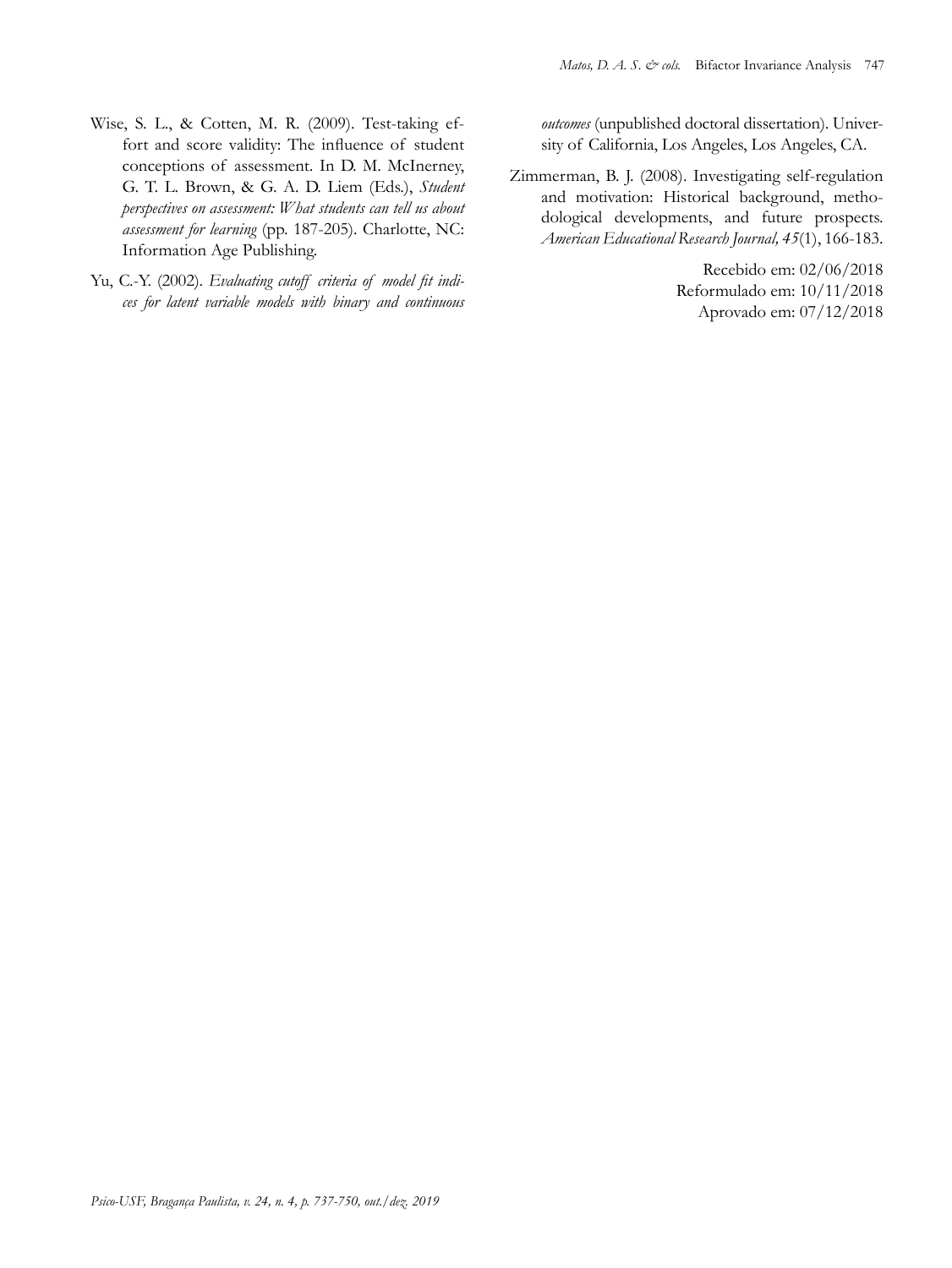# **Supplementary Appendix 1**

*SCoA-VI items by factor and language*

| Item           | English                                                                | Portuguese                                                                        |
|----------------|------------------------------------------------------------------------|-----------------------------------------------------------------------------------|
|                | Irrelevance: Assessment is Bad                                         |                                                                                   |
| $\mathfrak{Z}$ | Assessment is unfair to students                                       | A avaliação é injusta com os alunos                                               |
| 13             | Assessment interferes with my learning                                 | A avaliação interfere no meu aprendizado                                          |
| 18             | Teachers are over-assessing                                            | Os professores avaliam exageradamente                                             |
| 22             | Assessment results are not very accurate                               | Os resultados da avaliação não são muito exatos                                   |
| 26             | Assessment is value-less                                               | A avaliação é sem valor                                                           |
|                | Irrelevance: Assessment is Irrelevant                                  |                                                                                   |
| $\overline{7}$ | I ignore assessment information                                        | Eu ignoro as informações da avaliação                                             |
| 29             | I ignore or throw away my assessment results                           | Eu desconsidero os meus resultados de avaliação                                   |
| 32             | Assessment has little impact on my learning                            | A avaliação tem um impacto pequeno no meu<br>aprendizado                          |
|                | Affect/Benefit: Assessment Helps Class Climate                         |                                                                                   |
| $\overline{2}$ | Assessment encourages my class to work together<br>and help each other | A avaliação encoraja a minha turma a trabalhar<br>junta e a ajudar uns aos outros |
| 12             | Assessment motivates me and my classmates to<br>help each other        | A avaliação me motiva e aos meus colegas a<br>ajudarem uns aos outros             |
| 17             | Our class becomes more supportive when we are<br>assessed              | A nossa turma se dá mais apoio quando nós somos<br>avaliados                      |
| 21             | When we do assessments, there is a good<br>atmosphere in our class     | Quando nós fazemos avaliações, existe um bom<br>clima na nossa turma              |
| 25             | Assessment makes our class cooperate more with<br>each other           | A avaliação faz a nossa turma cooperar mais uns<br>com os outros                  |
| 28             | When we are assessed, our class becomes more<br>motivated to learn     | Quando nós somos avaliados, a nossa turma se<br>torna mais motivada para aprender |
|                | Affect/Benefit: Assessment is Enjoyable                                |                                                                                   |
| 6              | Assessment is an engaging and enjoyable<br>experience for me           | A avaliação é uma experiência envolvente e<br>agradável para mim                  |
| 31             | I find myself really enjoying learning when I am<br>assessed           | Eu realmente aprecio o aprendizado quando eu sou<br>avaliado                      |
|                | External: Assessment Predicts Student Future                           |                                                                                   |
| 4              | Assessment results show how intelligent I am                           | Os resultados da avaliação mostram o quanto eu<br>sou inteligente                 |
| 16             | Assessment results predict my future performance                       | Os resultados da avaliação predizem o meu<br>desempenho futuro                    |
| 20             | Assessment is important for my future career or job                    | A avaliação é importante para a minha carreira<br>futura ou emprego               |
|                |                                                                        | (Continue)                                                                        |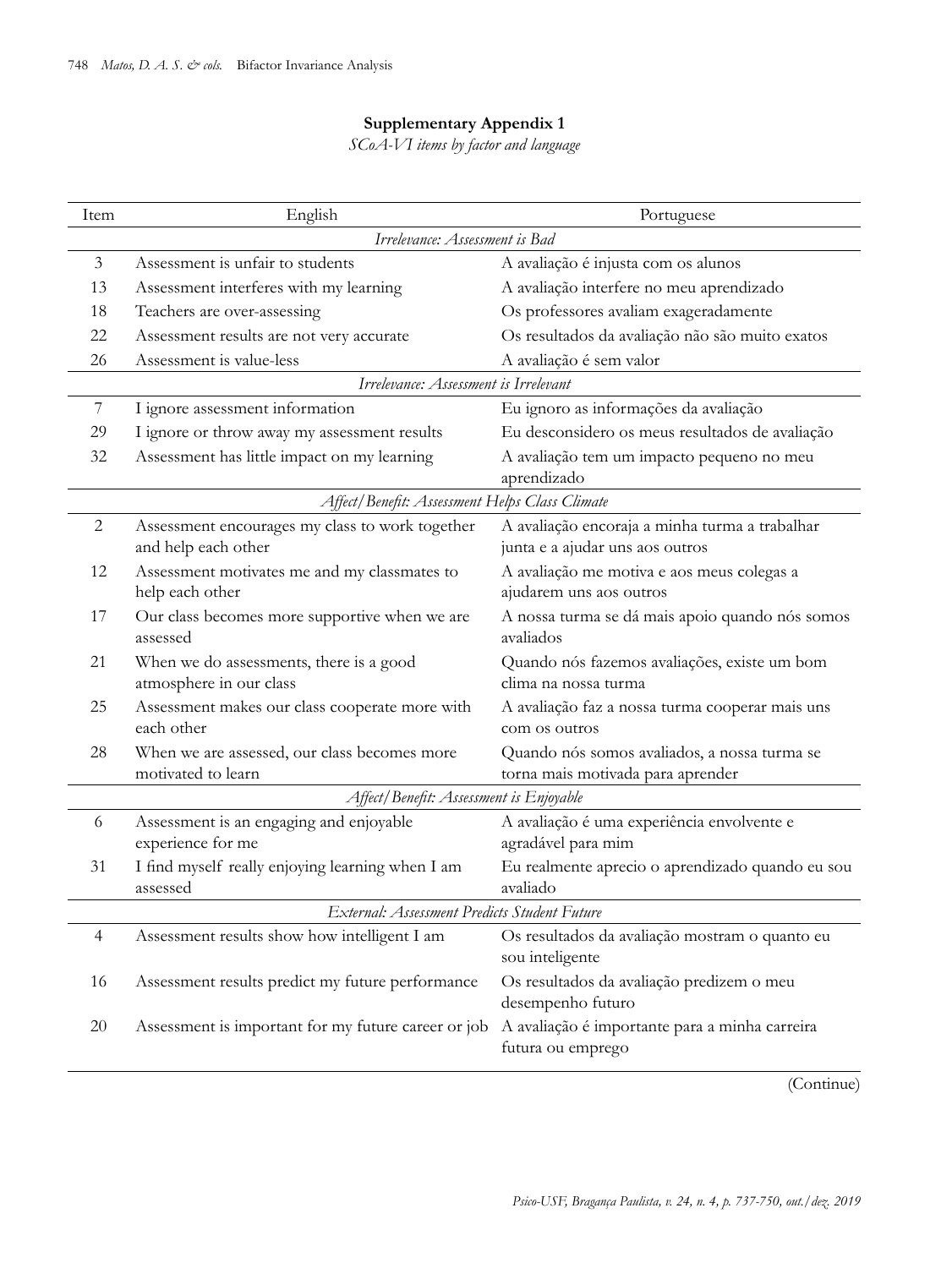# **Supplementary Appendix 1**

*SCoA-VI items by factor and language* (Continuation)

| Item | English                                                                                           | Portuguese                                                                                                          |
|------|---------------------------------------------------------------------------------------------------|---------------------------------------------------------------------------------------------------------------------|
|      | External: Assessment Holds Schools Accountable                                                    |                                                                                                                     |
| 11   | Assessment provides information on how well<br>schools are doing                                  | A avaliação fornece informação sobre como as<br>escolas estão indo                                                  |
| 24   | Assessment measures the worth or quality of<br>schools                                            | A avaliação mede a qualidade das escolas                                                                            |
|      | Improvement: Assessment Improves Student Learning                                                 |                                                                                                                     |
| 1    | I pay attention to my assessment results in order to<br>focus on what I could do better next time | Eu presto atenção nos meus resultados de avaliação<br>para me concentrar no que eu posso melhorar da<br>próxima vez |
| 10   | I make use of the feedback I get to improve my<br>learning                                        | Eu faço uso do feedback que recebo para melhorar<br>meu aprendizado                                                 |
| 14   | I look at what I got wrong or did poorly on to<br>guide what I should learn next                  | Eu observo o que eu fiz de errado ou de maneira<br>insuficiente para guiar o que eu deveria aprender<br>em seguida  |
| 15   | I use assessments to take responsibility for my next<br>learning steps                            | Eu uso as avaliações para assumir responsabilidade<br>para as minhas próximas etapas de aprendizagem                |
| 19   | I use assessments to identify what I need to study<br>next                                        | Eu uso as avaliações para identificar o que eu<br>preciso estudar em seguida                                        |
|      | Improvement: Assessment Improves Teaching                                                         |                                                                                                                     |
| 5    | Assessment helps teachers track my progress                                                       | A avaliação ajuda os professores a acompanhar o<br>meu progresso                                                    |
| 8    | Assessment is a way to determine how much I have<br>learned from teaching                         | A avaliação é uma forma de determinar o quanto<br>eu aprendi do ensino                                              |
| 9    | Assessment is checking off my progress against<br>achievement objectives or standards             | A avaliação averigua o meu progresso em<br>comparação com os objetivos de aprendizagem                              |
| 23   | My teachers use assessment to help me improve                                                     | Os meus professores usam a avaliação para me<br>ajudar a melhorar                                                   |
| 27   | Teachers use my assessment results to see what<br>they need to teach me next                      | Os professores usam os meus resultados da<br>avaliação para ver o que eles precisam me ensinar<br>em seguida        |
| 30   | Assessment measures show whether I can analyse<br>and think critically about a topic              | A avaliação mostra se eu posso analisar e pensar<br>criticamente sobre um assunto                                   |